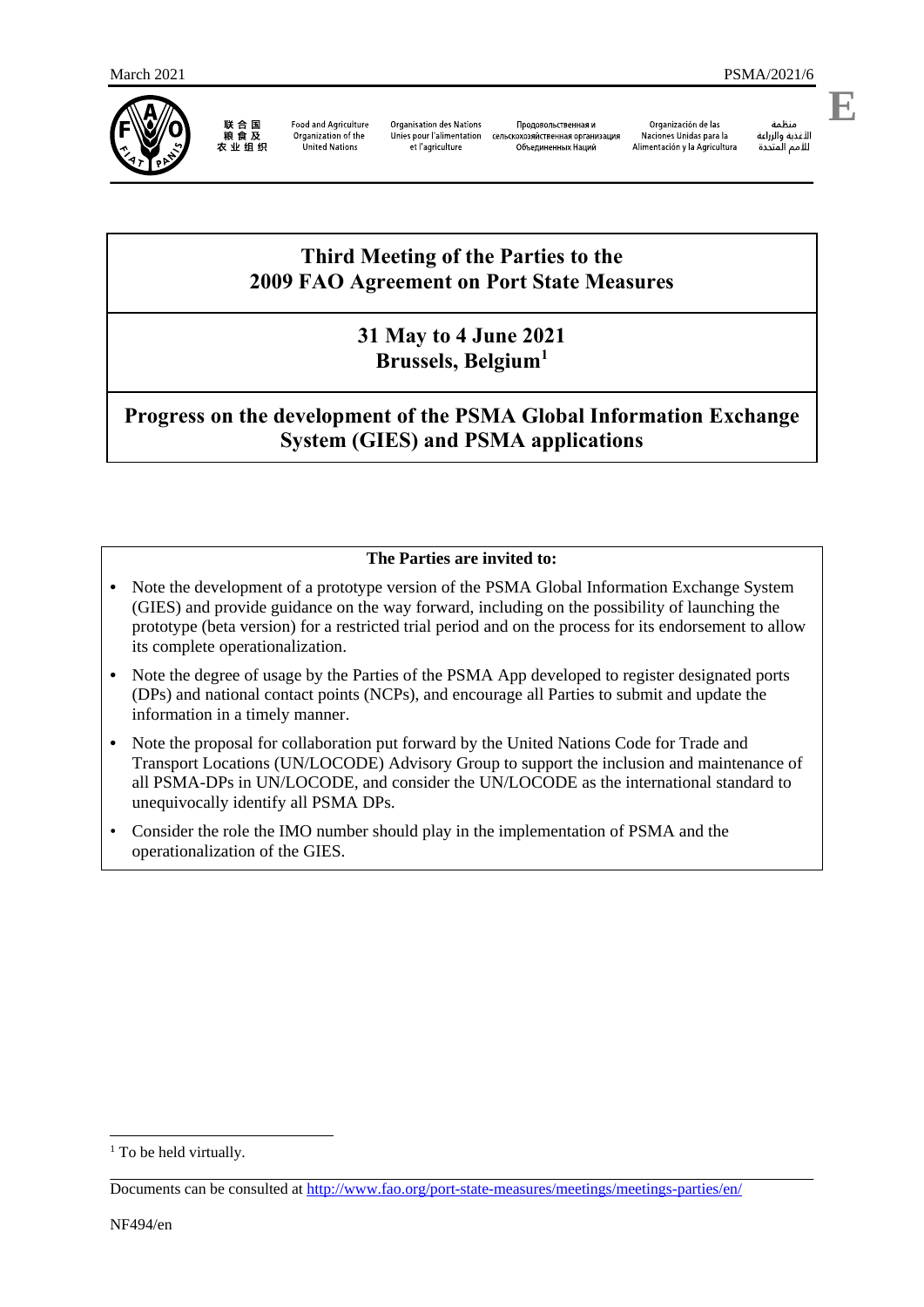#### **1. Introduction**

#### **Context and background.**

1. Throughout several provisions of the 2009 FAO Agreement on Port State Measures (PSMA), information exchange stands consistently as a key element to enable coordinated actions and international cooperation crucial for the effective implementation of the PSMA. Under Article 6 of the PSMA on cooperation and exchange of information, the Parties are obliged to cooperate and exchange information with relevant States, FAO, other international organizations and regional fisheries management organizations (RFMOs). Under Article 7 on designation of ports, paragraph 1, each Party shall designate and publicize their designated ports (DPs) and shall provide a list to FAO, for due publicity. Article 15 on transmittal of inspection results, indicates the recipients of the results of each inspection including the flag State, any relevant coastal State, the state of which the vessel's master is a national, relevant RFMOs and FAO and other relevant international organizations. Article 16 on electronic exchange of information*,* establishes the need of a communication mechanism to allow for electronic exchange of information to facilitate implementation of the PSMA. Furthermore, Article 16, paragraph 3, indicates that each Party shall designate an authority that shall act as a contact point for the exchange of information.

2. At the first Meeting of the Parties (MOP1) to the PSMA (Norway, May 2017) the Parties agreed that a staged approach should be adopted with regards to data exchange and called for the establishment of a working group to provide guidance on the development of data exchange mechanisms (the Open-ended Technical Working Group on Information Exchange [TWG-IE]). Additionally, the Parties tasked FAO with developing templates for reporting of information on national contact points (NCPs), DPs and other relevant information for the implementation of the Agreement, and to publish the information through a dedicated section within the FAO website.

3. The first meeting of the TWG-IE (United Kingdom, April 2018) agreed that a two-staged approach for developing this system should be taken prioritizing the need to access basic information such as national points of contact and designated ports. It was also agreed that the PSMA Global Information Exchange System (GIES) would: i) include a publicly available information section; ii) include a limited access section for protected information such as port inspection report; iii) facilitate the near-real time exchange of information; and iv) link with the relevant systems of regional fisheries management organizations (RFMOs) and the global systems such as the Global Integrated Shipping Information System (GISIS) of the International Maritime Organization (IMO), the Electronic Quality Shipping Information System (Equasis) and the FAO Global Record of Fishing Vessels, Refrigerated Transport Vessels and Supply Vessels (Global Record).

4. The second meeting of the TWG-IE (Republic of Korea, May 2019) recognized the importance of the Global Record as an important element to support the functioning of the GIES. The TWG-IE agreed that the GIES should be up and running as soon as possible to satisfy the requirements of the PSMA, especially sharing inspection results and information on port denials, and recommended that the Secretariat, based on an informed decision at the second Meeting of the Parties, proceeds with the development of a working prototype of the GIES, working closely with RFMOs and other regional bodies and networks.

5. The second Meeting of the Parties (MOP2) to the PSMA (Chile, June 2019) recognized the efforts of the Parties to upload their data to the pilot PSMA applications for designated ports and contact points, and noted that these applications satisfy the requirements of the Agreement. The Parties supported the recommendations of the TWG-IE, agreeing that the GIES should be operational as soon as possible, expressing their preference for a GIES as an integrated system using a modular and phased implementation approach, and requested FAO to develop a prototype for the system by the third meeting of the TWG-IE, including inspection results and information on denial of port entry as a first step, taking into account business continuity, recovery and confidentiality requirements.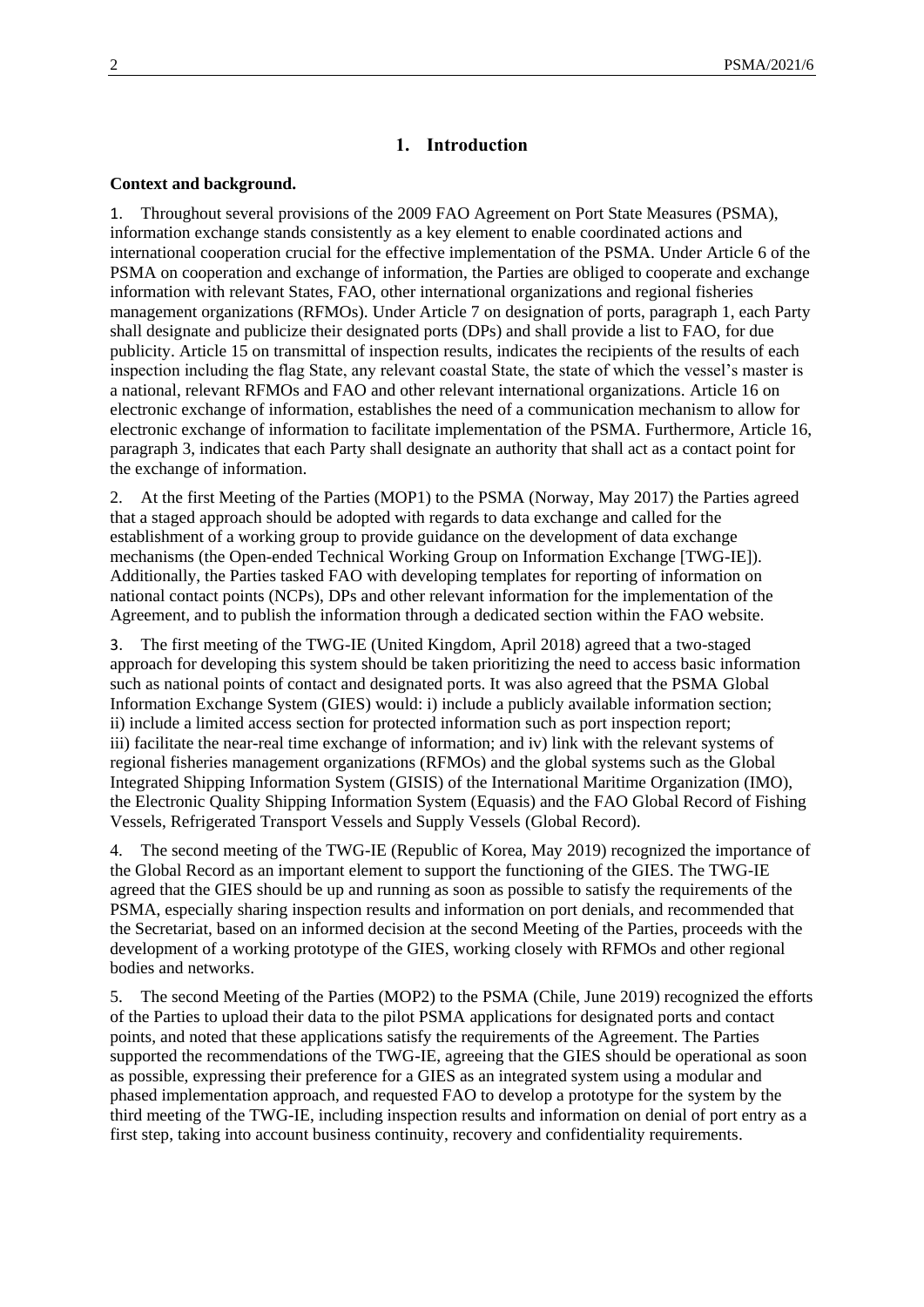6. Due to the travel restrictions caused by the COVID-19 pandemic, the third meeting of the TWG-IE, scheduled to be held in 2020 was postponed until further notice. However, in order to inform Parties of progress in the development of the GIES prototype, as well as to provide an opportunity to discuss technical and functional details, the Secretariat convened a series of webinars in preparation for the deliberations on the subject at the third Meeting of the Parties (MOP3).

### **2. Status of development and implementation**

#### **Status of the PSMA applications to register DPs and NCPs.**

7. The PSMA applications (PSMA APPs) for DPs and NCPs were launched in June 2018. Since then, 24 Parties (42 States) have provided information on DPs, and 20 Parties (45 States), along with seven non-Parties, have provided information on NCPs. As of March 2021, the PSMA APPs contain information on 462 DPs and 52 NCPs, representing 46% and 49%, for each APP respectively, of the total number of States bound by the Agreement (93); only 33% have provided data to both APPs.

8. The current APPs are considered preliminary versions that will be integrated into an operational GIES in due course.

#### **Status of development of the prototype of the GIES foreseen under the PSMA.**

9. Following instructions from the Parties, FAO developed a prototype version of the GIES. The prototype includes system requirements under phase 1 of the GIES development schedule and represent the minimum requirements for a first version of GIES to become operational by allowing the exchange of information on port denials and port inspections. The following functionalities, features and standards, in accordance with these requirements have been developed:

- i. Manual data input through online forms. Parties would be able to upload information on the following into the system:
	- denial of entry into port, as per Article 9 on Port Entry, Authorization or Denial, paragraph 3;
	- denial of use of port, as per Article 11 on Use of Ports, paragraph 3;
	- withdrawal of denial, as per Article 11, paragraph 5;
	- port inspection report, as per Article 14 on Results of inspections, Article 15, Article 16 and Annex C on the Report of the results of the inspection and Annex D on Information systems on port State measures, paragraphs c) and d).
- ii. Reference lists for data input, based on international coding systems as per Annex D, paragraph d), where applicable. Reference lists used in other systems such as the FAO Global Record were applied as relevant. New reference lists were developed for the following requested data fields:
	- Purpose of port entry, from point 9 of the inspection report as per Annex C.
	- Vessel monitoring system (VMS) type, from point 25 of the inspection report.
	- Status in RFMOs, from point 26 of the inspection report.
	- Fishing areas and catch areas, from points 27 and 29 of the inspection report.
	- Product form for offloaded catch and catch retained onboard, from points 30 and 31 of the inspection report. Proposed reference list split into preservation and presentation type.
	- Actions taken by the inspectors at the end of the inspection, from point 40 of the inspection report.
	- Reasons for withdrawal of port denial.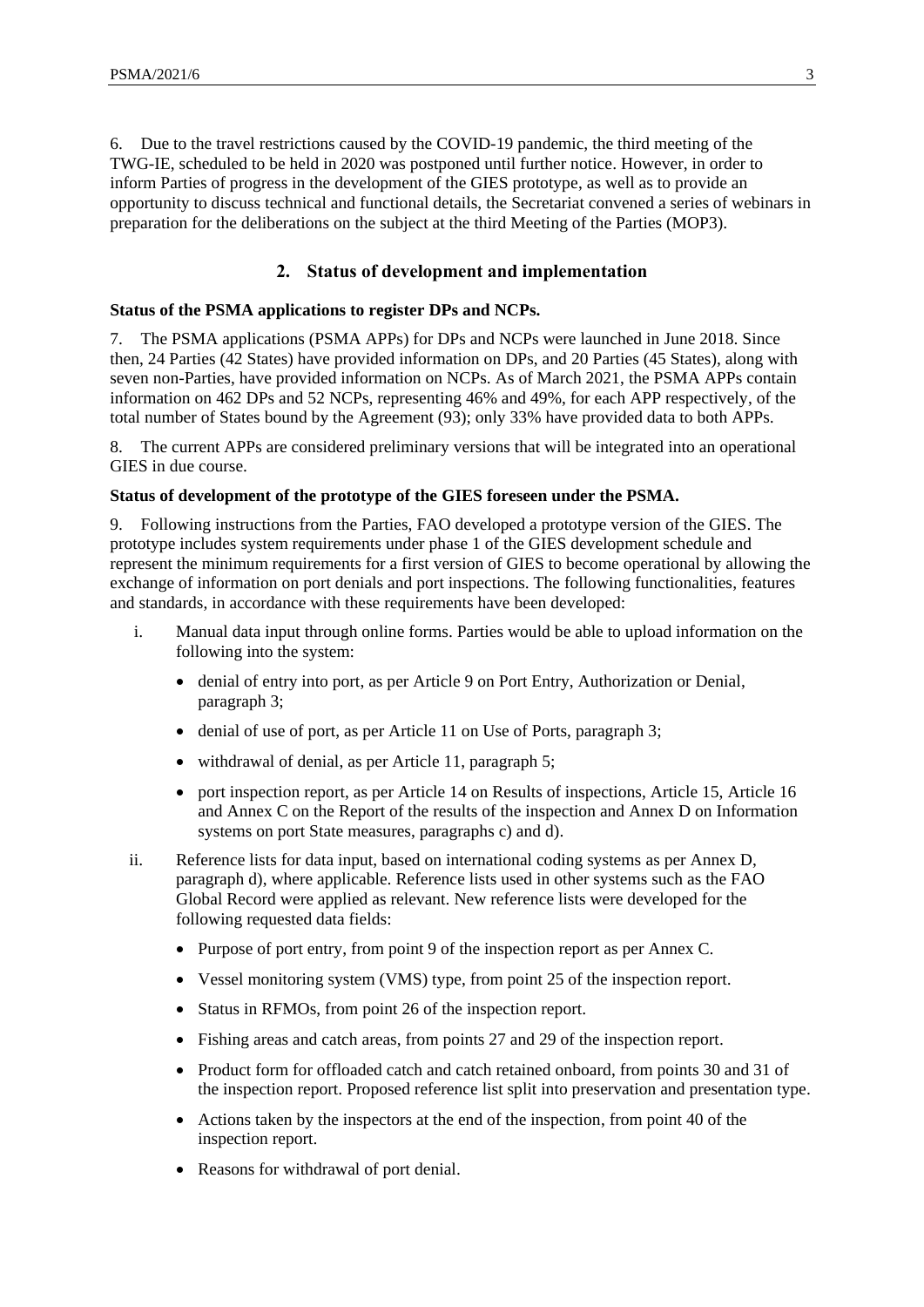- iii. Connection with the FAO Global Record through a link that facilitates data verification from flag State certified information and in a future version may also support risk analysis. This linkage also facilitates the manual data input as it prefills relevant data fields with information from the Global Record indicating whether that information is matching or not with that obtained through the inspection and/or port entry/use denial.
- iv. Development of Application Programming Interphases (APIs) to initiate automatic connection with regional and national systems.
- v. User area: within this area, NCPs would have the possibility to complete and update their profiles, and access their history of uploads and saved reports pending of finalization.
- vi. Search engine: the system search engine allows for tailored searches on information accessible to the different types of users: Parties, non-Parties, Observers and general public (summary information only). In particular, users would be able to obtain details on port entry/use denials, withdrawn denials and port inspection reports by filtering through their notification numbers, port State, port, vessel's main identifiers, date range and/or presence of an apparent infringement or evidence of illegal, unreported and unregulated (IUU) fishing.
- vii. System architecture: robust infrastructure migrated to the Cloud and developed following a multi-tenancy approach that would enable the possibility of building national or regional e-PSM systems compatible with the GIES, as required. The GIES prototype has been developed to be an application operative in the 6 official languages of the organization, with a dynamic interface adaptable to mobile phones, tablets and PCs. These characteristics will support the required business continuity and recovery, whilst confidentiality requirements are addressed through accessibility requirements.

#### **3. Analysis and next steps**

#### **PSMA applications**

10. Conclusions of the analysis on the data submitted to the PSMA APPs:

- i. Degree of completion:
	- DPs: from the total number of DPs submitted, 60% do not include the Port Main Authority data field and 62% do not provide any contact details. Only half of them (49%) include the United Nations Code for Trade and Transport Locations (UN/LOCODE).
	- NCPs: extent of completion is satisfactory, with around 94% of the data fields provided by each State.
- ii. Some of the most common inconsistencies and errors found were:
	- DPs: designation of port terminals within the same port, individually as independent PSMA designated ports. Submission of geographical coordinates within port location instead of using the specific data fields available for latitude and longitude. Confusion between Port Main Authority and the designated authority by the Party as national contact point.
- iii. NCPs: no significant discrepancies or errors detected.
- 11. Additional developments planned for the DPs and NCPs applications:
	- i. Upgrade of the information technology framework and architecture of the PSMA APPs to ease maintenance, solve outstanding screen resolution issues, benefit from the advantages of migrating the database to the Cloud and provide a more modern look and feel that would improve user experience and integration within GIES.
	- ii. Improvement of the search engine: development of a more potent and versatile search tool with improved performance and an increased range of search criteria available.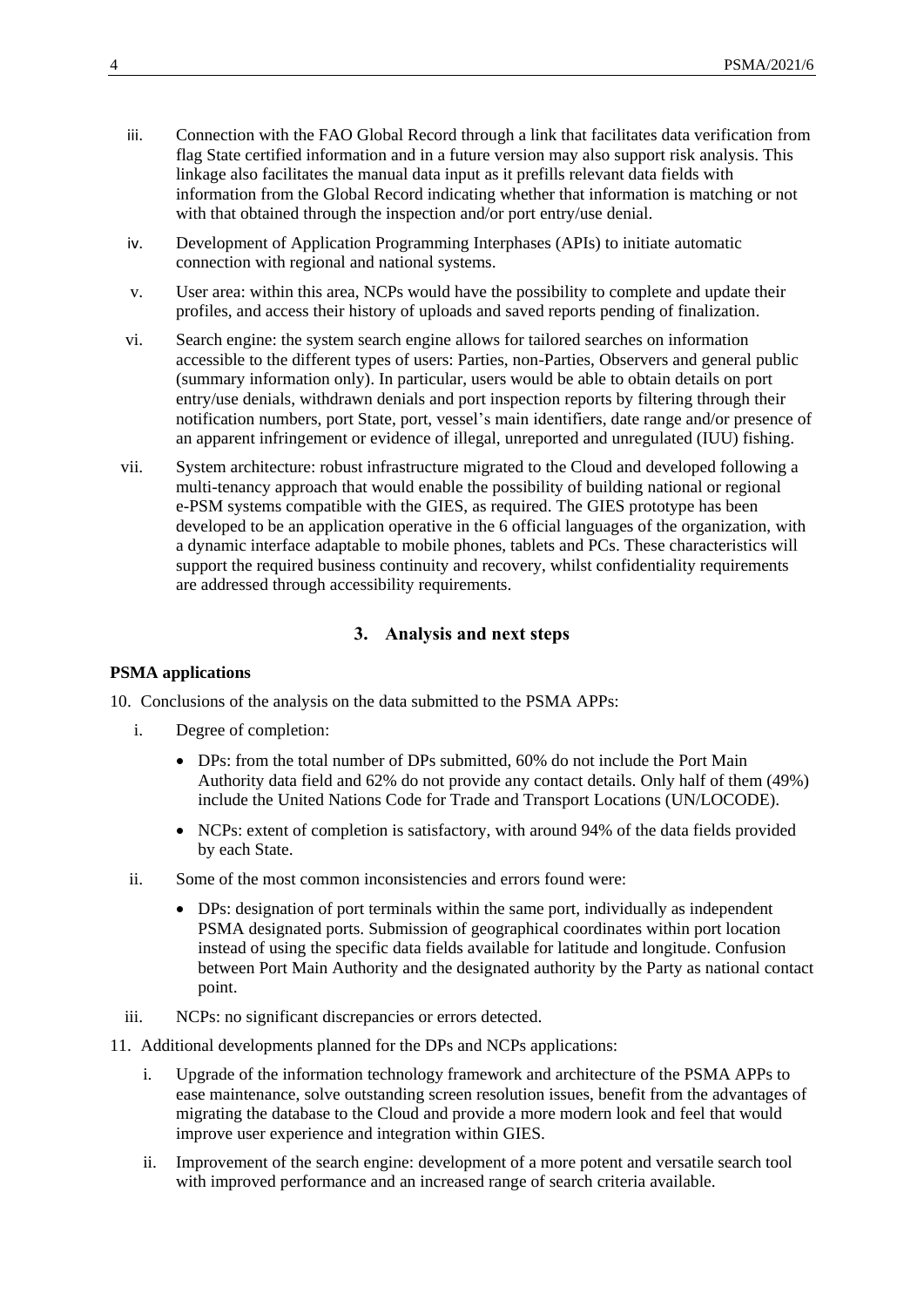- iii. Inclusion and display of NCPs personal data in data restricted area, only available to the Parties.
- iv. Use of UN/LOCODE for PSMA DPs. FAO has collaborated with the UN/LOCODE Team on a proposal for collaboration to support the inclusion and maintenance of all PSMA DPs in UN/LOCODE. Based on this proposal, any Party would be able to request a UN/LOCODE for its designated ports to unequivocally identify them within the PSMA DPs APP. This would allow standardization of the codes for ports in line with international standards. Given the approval of this collaboration by the UN/LOCODE Advisory Group, guidance is sought from the Parties on whether the UN/LOCODE should be introduced as a mandatory requirement when registering DPs in the PSMA DPs APP.

#### **GIES**

- 12. Further considerations in relation to the development of the GIES prototype:
	- i. Access rights and confidentiality requirements. The GIES will contain official data provided by States that may be sensitive or subject to data protection or confidentiality restrictions. Article 16 establishes that Parties should cooperate to establish an information-sharing mechanism with due regard to appropriate confidentiality requirements. Noting this, but aware of the necessity of notifying all relevant details of a port denial or inspection report to all the relevant actors involved, irrespective of whether they are a Party to the PSMA or not, the formula devised to satisfy both requirements is as follows:
		- Parties can access summary information on all inspections and port denials contained in the system (useful for risk analysis).
		- Parties, non-Parties and RFMOs can access information related to them, such as that included in the notifications for which they are recipient, as well as any information provided by them.
		- The general public can access selected summary statistics, such as total number of inspections and port denials submitted into the system, most active Parties, and number of daily submissions into the system.
	- ii. Scope of the GIES inspection report. The development of the inspection report, may involve different levels of detail depending of its final use. The adoption of the inspection report envisaged for the GIES, as the national or regional inspection report by any Party, may require a greater degree of description of some of its data fields, such as on the inspectors involved, catch areas and gears inspected. A more detailed GIES inspection report may not only serve as national or regional inspection report and reduce the duplication of efforts, but also may increase compatibility with existing reports and streamline the notification of inspection results.
	- iii. Consider supporting the mandatory use of the IMO numbering scheme. Given the rapid and widespread uptake by RFMO/As of the IMO number as a requisite for vessels above a certain length overall (LOA), and its increased transposition into national legislation, it is timely to consider the role that the IMO number should play in the implementation of the PSMA, particularly in relation to information exchange. The IMO number is necessary to ensure the correct identity of the vessel requesting entry/use of a port, critical for the conduction of risk analysis, inspections and subsequent reporting. Parties may wish to consider in which way the IMO number could become compulsory for the effective implementation of the PSMA. It is relevant to underscore that the IMO number would eventually become mandatory for fishing vessels above 24 m of length through the entering into force of the IMO Cape Town Agreement, expected in 2022.
	- iv. Consider including beneficial ownership in Annex A on information to be provided in advance by vessels requesting port entry. Due to the relevance of determining who is the beneficial owner of the vessel for risk analysis and in decision-making processes, the inclusion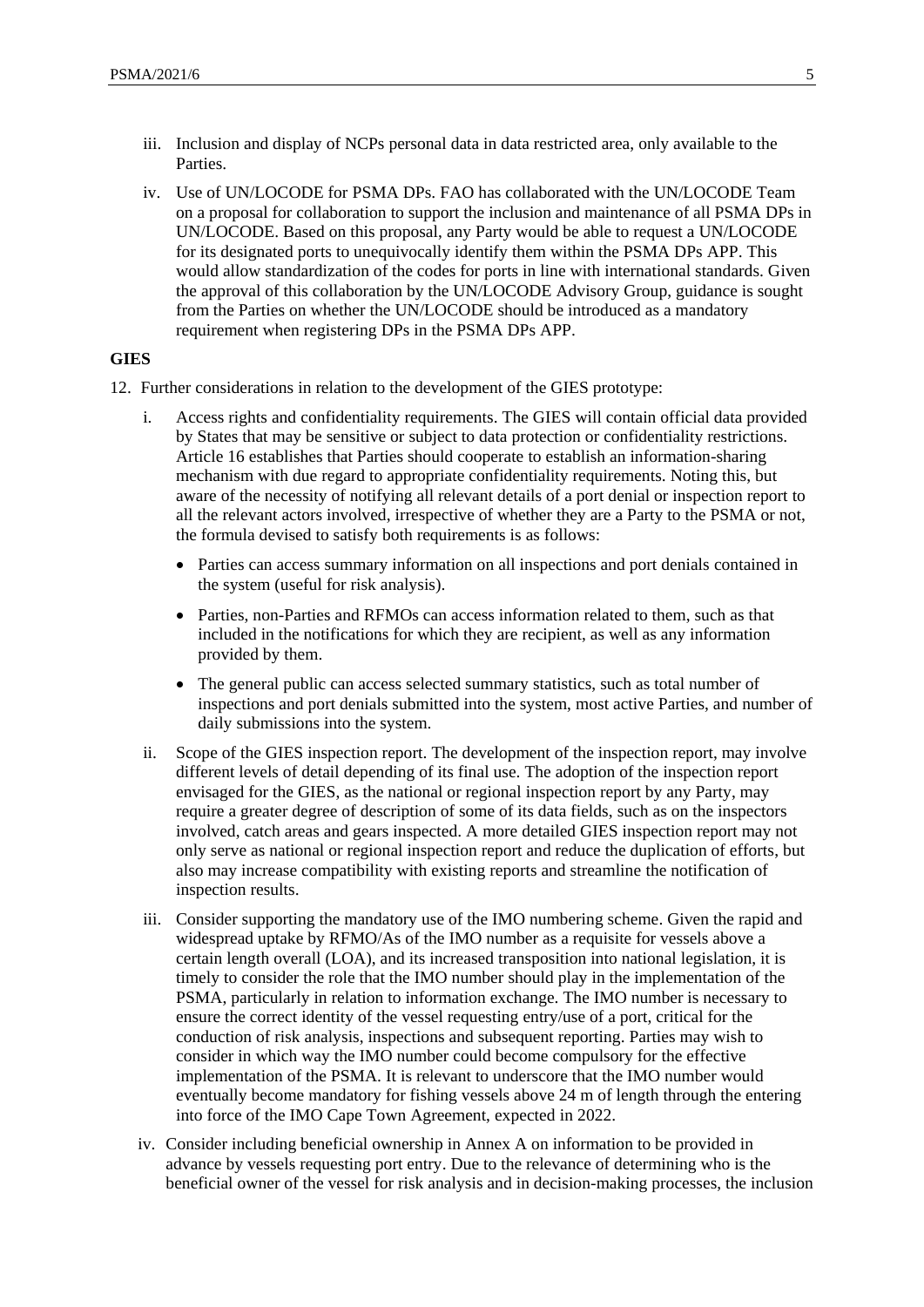of this additional data field could be of great value for the national authorities receiving a request for port entry.

- v. Consider inclusion of "Evidence through inspection that the vessel has engaged in IUU fishing or fishing related activities in support of such fishing" as a new data field within the inspection report. As per article 15, Parties shall transmit the results of each inspection to those States for which there is evidence through inspection that the vessel has engaged in IUU fishing within waters under their national jurisdiction.
- 13. Further developments envisaged for Phase 2 of the GIES:
	- i. Dashboard, to present and organize the contents;
	- ii. Summary statistics reports, to reflect the participation and highlight the level of implementation of the respective reporting requirements
	- iii. Consideration of inclusion of information on the advance request of entry into port as per article 8 and annex A.
	- iv. Inclusion of actions taken by the flag States, as per article 20 on the role of flag States, paragraph 5.
	- v. Advanced user management, to facilitate a higher level of coordination at national and regional level.
	- vi. Customised versions of the GIES application, for regional or national e-PSMA systems (multitenancy functionality), will be made available upon request. These versions will be free of charge and fully compatible with the standard GIES.
	- vii. Other possible considerations:
		- Development of a risk analysis tool to support Parties in the decision-making process.

## **4. Development and running costs**

14. The current GIES prototype has been developed as an integrated system (connected to other already existing systems), through a modular and phased implementation approach (port denials and inspection reports prioritized for this version). Although finalization of this first version is still pending discussions at MOP3, and total development costs cannot be fully reported in detail, average development costs (per month and per year) per component can be put forward for information as follows<sup>2</sup>:

- a. Development of GIES requirements. Design of system architecture, definition of requirements specifications. This preparatory phase involves fisheries and IT experts through several iterations. The system requirements were developed following a phased and modular approach focusing on the minimum requirements for the system prototype.
- b. Development of GIES application (prototype). The initial software development phases of a global information system such as the PSMA GIES or the FAO Global Record are around USD 0.5 million per year for a 2-3 year period depending on the complexity. See sections above for details.
- c. Further developments of GIES. Once the GIES prototype is endorsed by the Parties for its operationalization it will become the first operational GIES version that Parties can use to share information. This version would still need further developments to incorporate all desired requirements and functionalities for a complete system as described in sections above. This second phase of development is expected to require the same level of expenditure as for GIES prototype.

1

<sup>2</sup> This is not a financial report.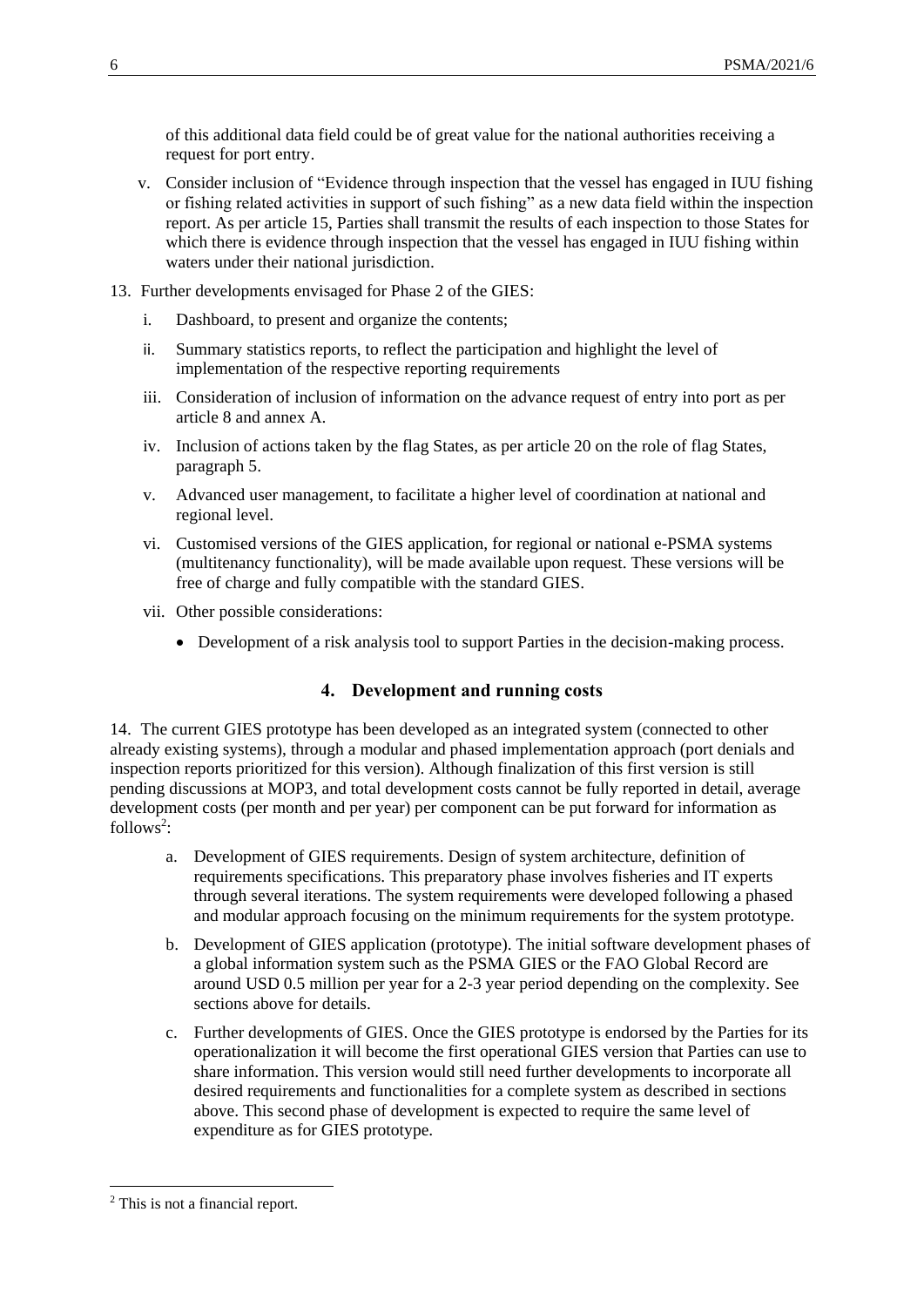- d. Estimated future running costs. Once an operational and complete version of the system is available, maintenance costs are usually at around 40% of the development costs, i.e. around USD 200 000 to 250 000 per year. Further minor developments/improvements can be conducted in parallel.
- e. Typical development costs are as follows:
	- i. IT Development: IT development team (i.e., back-end, front-end and IT project manager).
	- ii. FAO IT Services: FAO electronic communication systems and corporate information systems, software licenses, LAN network, hardware maintenance and helpdesks.
	- iii. Technical oversight: fisheries expert(s) for technical inputs, oversight of IT development work and internal testing of the system.
	- iv. Project coordination: fisheries officer(s) for general coordination/management and technical oversight.
	- v. Project management & budgeting: administrative and operational management of the project(s).
	- vi. FAO Administrative services: FAO services needed to deliver specific project inputs. For example, the FAO services to recruit the project personnel, deploy the necessary technical assistance, procure equipment, prepare certified financial reports, perform evaluation, and ensure project personnel are safe and can use FAO systems.
	- vii. Communications and advocacy: development and implementation of the GIES communication strategy and advocacy work through bilateral and multilateral webinars and workshops.
	- viii. Translation into all 6 UN languages.
	- ix. Graphic design: development of a graphical identity in line with FAO standards.

Table 1. Figures<sup>3</sup> taken from average monthly costs during March 2020 to February 2021 for reference.

| <b>Work areas</b>             | <b>Monthly</b> | Annual  |  |  |
|-------------------------------|----------------|---------|--|--|
| IT Development                | 13 4 8 6       | 161 833 |  |  |
| <b>FAO IT Services</b>        | 288            | 3460    |  |  |
| Technical oversight           | 12 0 26        | 144 318 |  |  |
| Project coordination          | 6 1 2 8        | 73 535  |  |  |
| Project management and budget | 1894           | 22 7 24 |  |  |
| FAO administrative services   | 1493           | 17911   |  |  |
| Communication and advocacy    | 893            | 10713   |  |  |
| Translation                   | 481            | 5 7 7 5 |  |  |
| Graphic identity              | 78             | 935     |  |  |
| <b>Total</b>                  | 36 767         | 441 203 |  |  |
| 40%                           | 14 707         | 176 481 |  |  |

1

<sup>&</sup>lt;sup>3</sup> Figures not following FAO chart of accounts.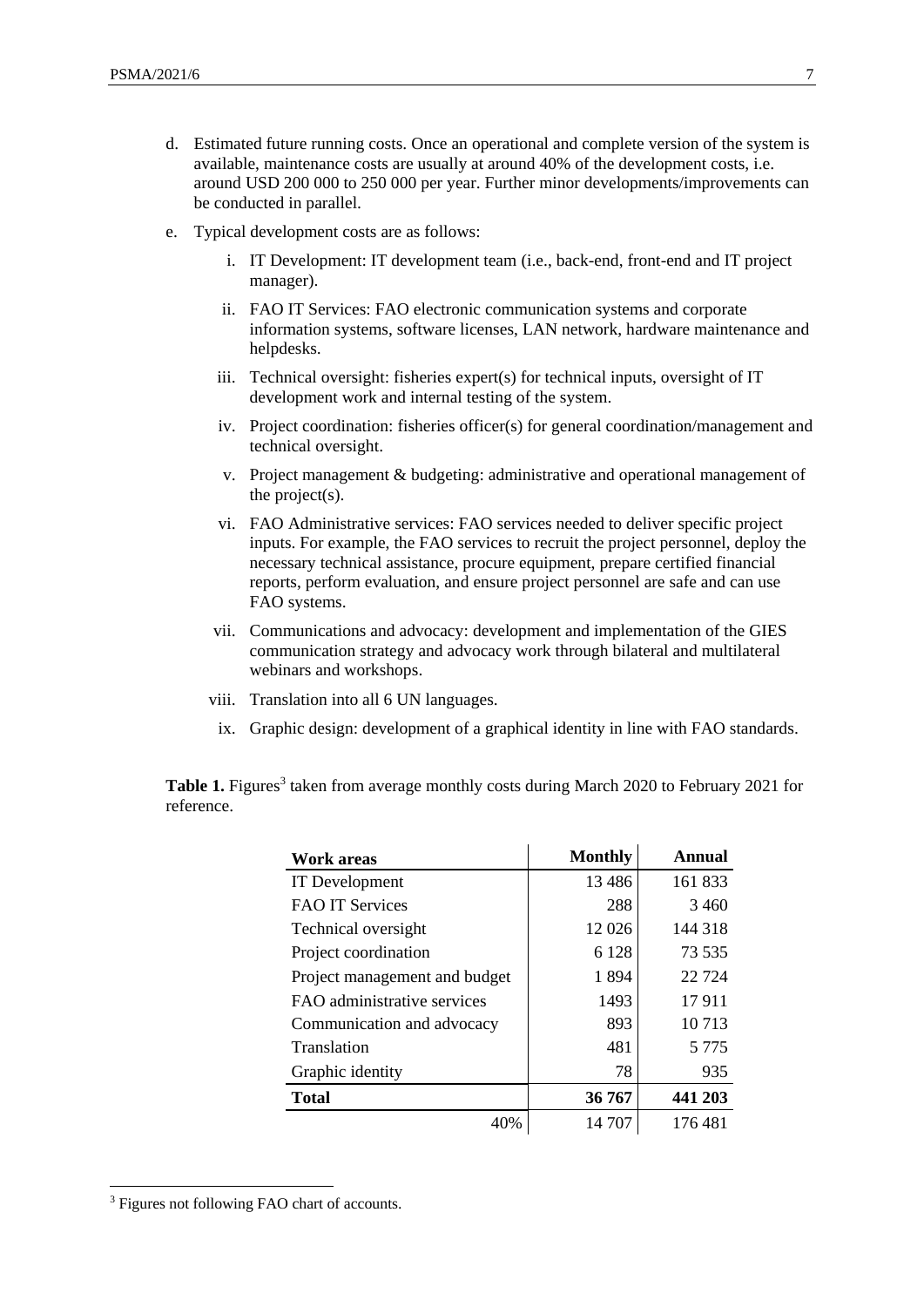### **5. Timeframe and work programme**

15. In the short-term (1-2 years), the GIES prototype, should it be endorsed by the Parties to PSMA at MOP3, could be launched as GIES version 1 soon after the meeting. Any adjustments indicated by the Parties could be incorporated, as required. The launch would be followed by a period of establishing connections to all relevant existing national and regional e-PSM systems. Work on a second version with additional functionalities could start in parallel, with a possible demonstration at MOP4, depending on the dates of the meeting.

16. In the medium to long-term (over 3 years), a second and more complete version of GIES could be operational finalizing the main development phase, except for selected improvements, and the system would enter the main maintenance phase.

17. From the launch and operationalization of the first version, backstopping support would be provided by FAO to respond to queries on the use of the system. Additionally, and through projects under the PSMA Assistance Fund, FAO would be providing assistance to Parties and RFMOs in upgrading or developing their national and regional e-PSMA systems to the extent possible and connecting them with the GIES, if and when required.

18. The detailed work programme is presented in Annex 1.